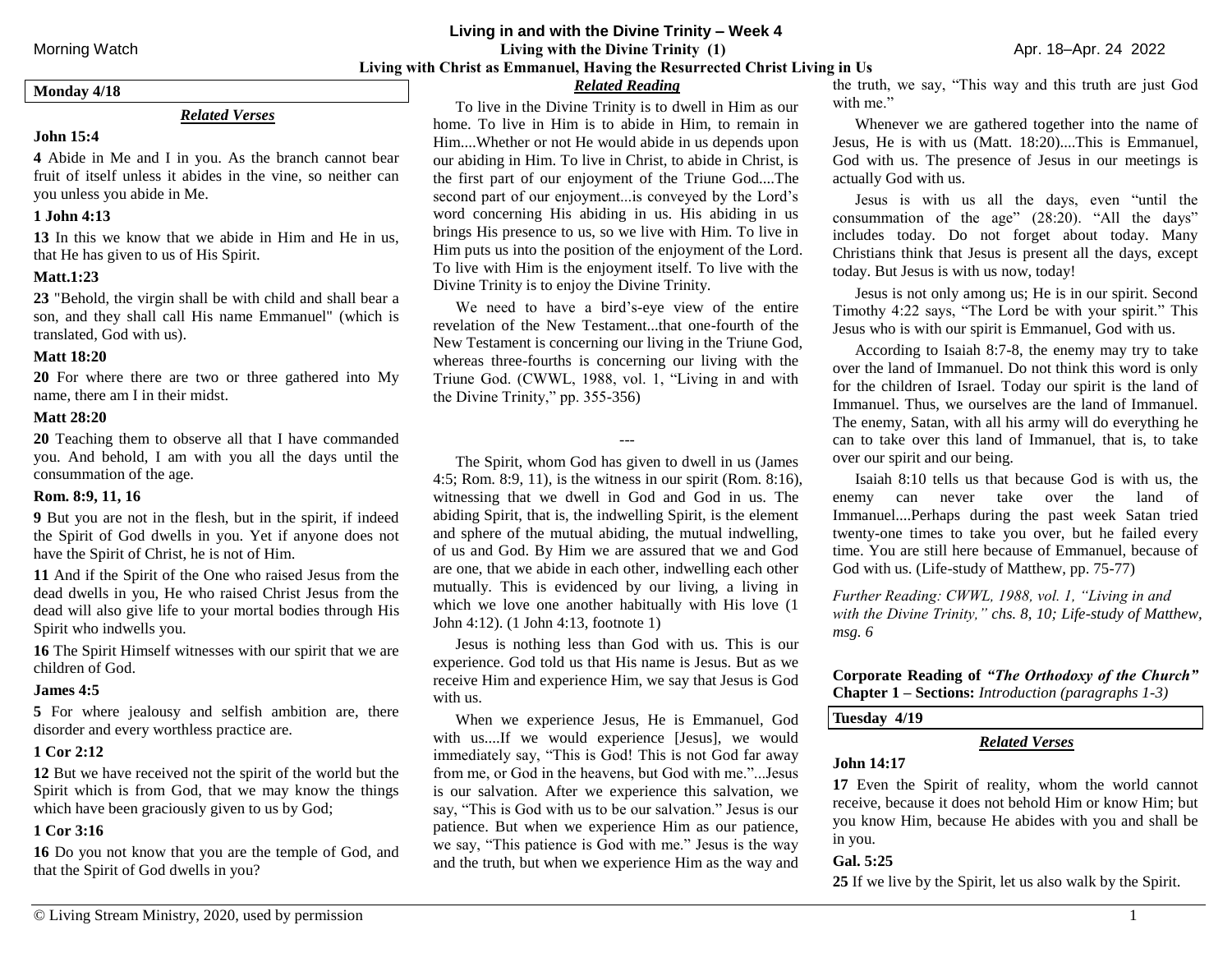#### **John 14:16, 18-20**

**16** And I will ask the Father, and He will give you another Comforter, that He may be with you forever,

**18** I will not leave you as orphans; I am coming to you.

**19** Yet a little while and the world beholds Me no longer, but you behold Me; because I live, you also shall live.

**20** In that day you will know that I am in My Father, and you in Me, and I in you.

#### **John 1:14**

**14** And the Word became flesh and tabernacled among us (and we beheld His glory, glory as of the only Begotten from the Father), full of grace and reality.

#### **Gal 2:20**

**20** I am crucified with Christ; and it is no longer I who live, but it is Christ who lives in me; and the life which I now live in the flesh I live in faith, the faith in the Son of God, who loved me and gave Himself up for me.

#### **2 Cor 13:14**

**14** The grace of the Lord Jesus Christ and the love of God and the fellowship of the Holy Spirit be with you all.

#### *Related Reading*

The Triune God passed through the processes of incarnation and resurrection in order to dispense Himself into us. Through incarnation He could be Emmanuel outside of His believers, but this would fulfill only part of His intention in being with us. His being with us outwardly does not fulfill His purpose to dispense Himself into our being, so He had to go through another process. The second process was His death and resurrection. In resurrection His physical form became a spiritual form. Through death and resurrection, He as the last Adam became the life-giving Spirit (1 Cor. 15:45b). As the lifegiving Spirit, He is Emmanuel, the presence of the Divine Trinity. This presence is always with us in our spirit (2 Tim. 4:22), not only day by day but also moment by moment. (CWWL, 1990, vol. 1, "The Triune God to Be Life to the Tripartite Man," p. 303)

Matthew is a book on Emmanuel—God incarnated to be with us. The practical Emmanuel is the Spirit of reality

---

## **Living in and with the Divine Trinity – Week 4**

Morning Watch**Living with the Divine Trinity (1)** Apr. 18–Apr. 24 2022

#### **Living with Christ as Emmanuel, Having the Resurrected Christ Living in Us**

(John 14:16-20). When Peter and the other disciples heard the Lord's word in Matthew 18:20 and 28:20, they may have wondered how the Lord would be with them....They may have considered that the Lord would continue to be with them physically, and this may have made them quite happy. But in John 14 the Lord Jesus said, "I will ask the Father, and He will give you another Comforter, that He may be with you forever" (v. 16). Then in verses 17 and 18 the Lord indicated that He would become this Comforter.

In Matthew 28:20 the "I" is Emmanuel. In John 14 the "I" who will come in verse 18 is the Spirit of reality in verse 17. There is a progression in the divine revelation from the Gospel of Matthew to the Gospel of John. Today the Spirit of reality is Emmanuel. In Acts and the Epistles, the Spirit of reality is the very presence of the consummated Triune God in our spirit. He, the Triune God, is with us, the tripartite man, mainly in an inward way. The Triune God cannot complete His intention to dispense Himself into our being outside of us. Therefore, His being with us must be inward.

We have to realize that all day long we have another One with us. He is not only with us outwardly but also with us inwardly in our spirit every minute of the day. We do and say things one way when we are alone, but when we have someone else with us, we do and say things differently.

If we had more experience of Emmanuel, we would not do many of the things we do today, such as gossip....We all must have the realization and sensation that the Lord Jesus, who is our Savior, is also Emmanuel. He is the Triune God with us, the tripartite men. We should not say or do anything in ourselves or by ourselves. We need to experience Emmanuel.

If you live every day and every moment by yourself, you are defeated. You must realize that you are no longer living alone, but Christ is living with you and in you. When you have this sensation, it will revolutionize your entire life.

To live with Christ, we still live, yet not by ourselves alone but by Christ living with us as Emmanuel. The name Emmanuel is first mentioned in Isaiah (7:14; 8:8). Many Christians address the Lord as Jesus and Christ, but few address the Lord as Emmanuel. We must learn to call our Lord "Emmanuel."

Emmanuel is our life and person, and we are His organ. As His organ, we live together with Him as one person. The Triune God lives together with the tripartite man. Our victory depends upon Emmanuel, the presence of Jesus. (CWWL, 1990, vol. 1, "The Triune God to Be Life to the Tripartite Man," pp. 302-305)

*Further Reading: CWWL, 1990, vol. 1, "The Triune God to Be Life to the Tripartite Man," ch. 9; Life-study of Isaiah, msg. 8* 

**Corporate Reading of** *"The Orthodoxy of the Church"* **Chapter 1 – Sections:** *Introduction (paragraphs 4-7)*

#### **Wednesday 4/20**

#### *Related Verses*

# **Exo. 33:14**

**14** And He said, My presence shall go with you, and I will give you rest.

#### **Psa. 27:8**

**8** When You say, Seek My face, To You my heart says, Your face, O Jehovah, will I seek.

#### **2 Tim. 4:22**

**22** The Lord be with your spirit. Grace be with you.

#### **Acts 3:19-20**

**19** Repent therefore and turn, that your sins may be wiped away,

**20** So that seasons of refreshing may come from the presence of the Lord and that He may send the Christ, who has been previously appointed for you, Jesus,

#### **Acts 16:7**

**7** And when they had come to Mysia, they tried to go into Bithynia, yet the Spirit of Jesus did not allow them.

## **Psalm 27:4**

**4** One thing I have asked from Jehovah; That do I seek: To dwell in the house of Jehovah All the days of my life, To behold the beauty of Jehovah, And to inquire in His temple.

#### **Psalm 51:11**

**11** Do not cast me from Your presence, And do not take the Spirit of Your holiness away from me.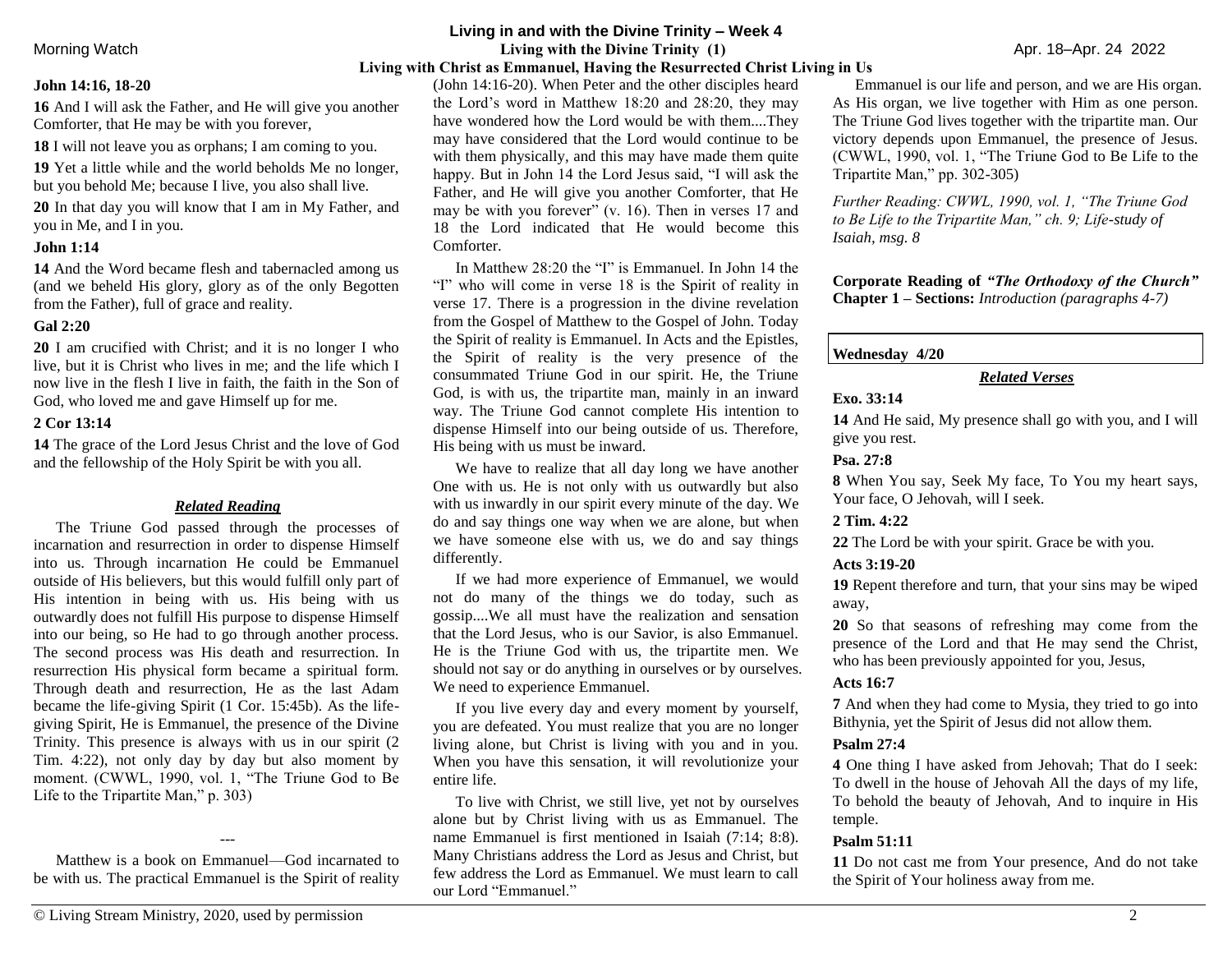## **Living in and with the Divine Trinity – Week 4**

Morning Watch**Living with the Divine Trinity (1)** Apr. 18–Apr. 24 2022

# **Living with Christ as Emmanuel, Having the Resurrected Christ Living in Us**

## **Rev. 21:3**

**3** And I heard a loud voice out of the throne, saying, Behold, the tabernacle of God is with men, and He will tabernacle with them, and they will be His peoples, and God Himself will be with them and be their God.

#### **Acts 2:25-28 (read only)**

**25** For David says regarding Him, "I saw the Lord continually before me, because He is on my right hand, that I may not be shaken.

**26** Therefore my heart was made glad and my tongue exulted; moreover, also my flesh will rest in hope,

**27** Because You will not abandon my soul to Hades, nor will you permit Your Holy One to see corruption.

**28** You have made known to me the ways of life; You will make me full of gladness with Your presence."

#### *Related Reading*

When Christ came, He was Emmanuel, which means God with us (Matt. 1:23). Christ is God with us. This is revealed not only in Matthew 1 but also in Matthew 28, where the Lord Jesus said, "Behold, I am with you all the days until the consummation of the age" (v. 20). Actually, the entire New Testament is an Emmanuel, and we are now a part of this great Emmanuel that will consummate in the New Jerusalem in the new heaven and new earth for eternity. (Life-study of Isaiah, pp. 53-54)

If we would go on to possess [the all-inclusive Christ as the reality of the good land], we must do so by the presence of the Lord....You remember how the Lord promised Moses, "My presence shall go with you, and I will give you rest" (Exo. 33:14). This means that He would bring the people into the possession of the land by His presence. So Moses said to the Lord, "If Your presence does not go with us, do not bring us up from here" (v. 15). Moses demanded that the Lord's presence must go with them; otherwise, he would not go.

---

This is quite a peculiar word: "My presence shall go." It does not mean that He will go. He will go is one thing, and My presence shall go is another.

Many times the Lord will go with you, but His presence will not. Many times the Lord will truly help you,

but be assured, He is not happy with you. You will receive His help, but you will lose His presence. He will bring you to your destination, and He will bless you, but throughout the whole trip you will not sense His presence.

I can tell you that many times I did not have the presence of the Lord, simply because He was not happy with me. He had to go with me, but He was not happy....He went along, but He withheld His presence that I might know His displeasure.

Never think that as long as the Lord helps you, it is sufficient. No, no. Far from it. We must have the Lord's presence. We must learn to pray, "Lord, if You will not give me Your presence, I will stay here with You. If Your presence does not go with me, I will not go. I will not be governed by Your help but by Your presence." We must go even further to pray, "O Lord, I do not want Your help, but I do want Your presence. Lord, I must have Your presence. I can do without Your help, but I cannot do without Your presence."

Although it may be with tears in our eyes, we must say day by day, "Lord, nothing but Your smiling presence will satisfy me. I do not want anything but the smile of Your glorious face. As long as I have this, I care not whether the heaven comes down or the earth falls apart. The whole world may rise against me, but as long as I have Your smile upon me, I can praise You, and everything is well." The Lord said, "My presence shall go with you." What a treasure! The presence, the smile, of the Lord is the governing principle. We must be fearful of receiving anything from the Lord yet losing His presence....The Lord Himself may very well give you something, and yet that very thing will rob you of His presence. He will help you, He will bless you, and yet that very help and blessing can keep you away from His presence. We must learn to be kept, to be ruled, to be governed, to be guided simply by the presence of the Lord. We must tell the Lord that we do not want anything but His direct presence. We do not want His presence secondhand. Many times, be assured, you have the secondhand presence of the Lord. It is not firsthand; it is not direct. Try to be governed by the direct, firsthand presence of the Lord. (CWWL, 1961-1962, vol. 4, "The All-inclusive Christ," pp. 294-296)

*Further Reading: CWWL, 1961-1962, vol. 4, "The Allinclusive Christ," ch. 11* 

**Corporate Reading of** *"The Orthodoxy of the Church" Chapter 1 – Sections: Introduction (paragraphs 8-12)*

**Thursday 4/21**

# *Related Verses*

# **John 11:25**

**25** Jesus said to her, I am the resurrection and the life; he who believes into Me, even if he should die, shall live;

#### **Rom. 8:13**

**13** For if you live according to the flesh, you must die, but if by the Spirit you put to death the practices of the body, you will live.

# **2 Cor. 4:11, 6-10, 12, 18**

**11** For we who are alive are always being delivered unto death for Jesus' sake that the life of Jesus also may be manifested in our mortal flesh.

**6** Because the God who said, Out of darkness light shall shine, is the One who shined in our hearts to illuminate the knowledge of the glory of God in the face of Jesus Christ.

**7** But we have this treasure in earthen vessels that the excellency of the power may be of God and not out of us.

**8** We are pressed on every side but not constricted; unable to find a way out but not utterly without a way out;

**9** Persecuted but not abandoned; cast down but not destroyed;

**10** Always bearing about in the body the putting to death of Jesus that the life of Jesus also may be manifested in our body.

**12** So then death operates in us, but life in you.

**18** Because we do not regard the things which are seen but the things which are not seen; for the things which are seen are temporary, but the things which are not seen are eternal.

## **Gal 2:20**

**20** I am crucified with Christ; and it is no longer I who live, but it is Christ who lives in me; and the life which I now live in the flesh I live in faith, the faith in the Son of God, who loved me and gave Himself up for me.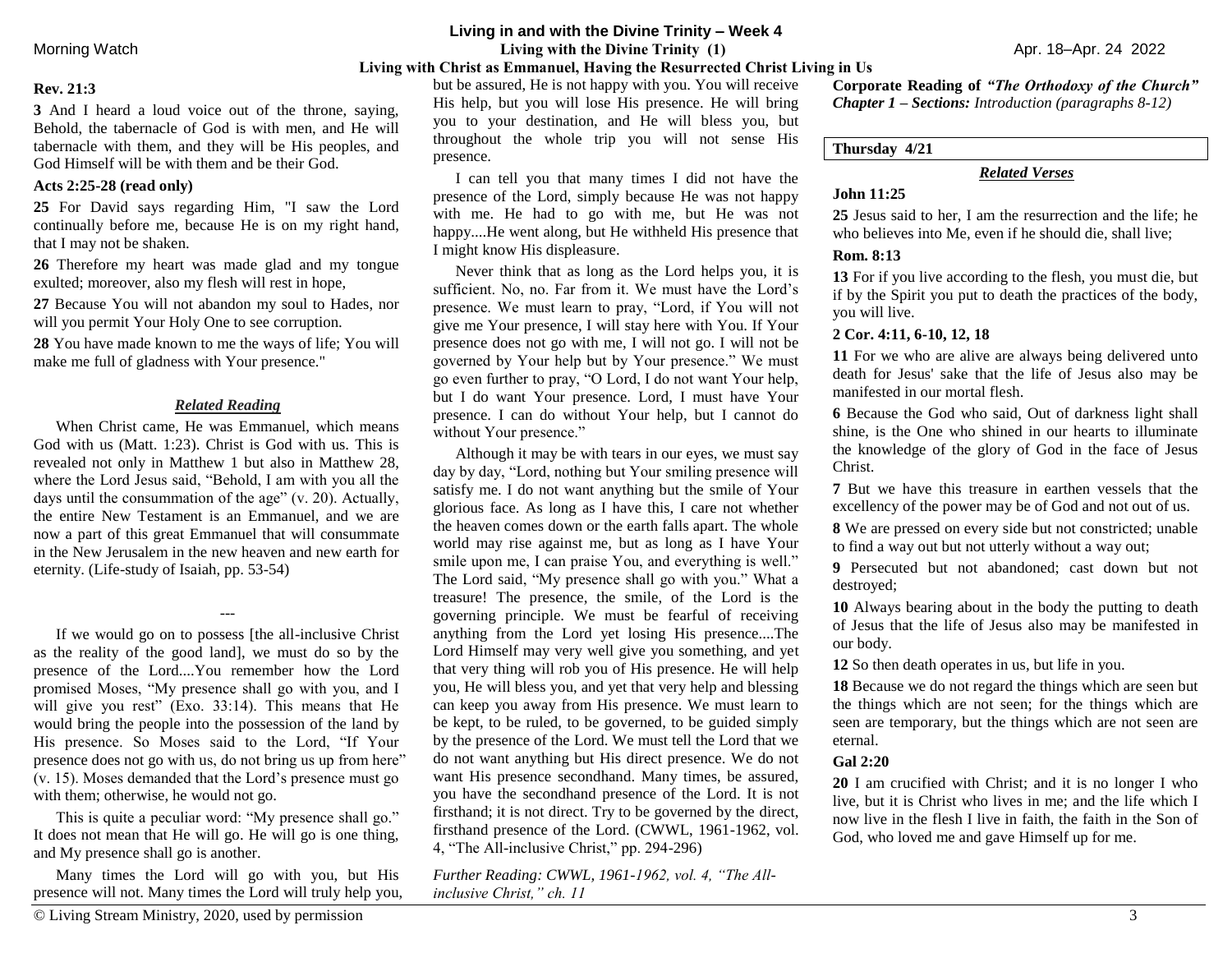# **Living in and with the Divine Trinity – Week 4** Morning Watch**Living with the Divine Trinity (1)** Apr. 18–Apr. 24 2022 **Living with Christ as Emmanuel, Having the Resurrected Christ Living in Us**

#### *Related Reading*

Resurrection is the Spirit, and the Spirit is the processed and consummated Triune God. God, Christ, and Christ's death and resurrection have been compounded into this one compound Spirit, who is the very reality of Christ's resurrection.

Resurrection is a person, because Christ said that He is the resurrection. Life and light are also a person. Christ said that He is the life (John 14:6) and the light (8:12)....But no verse says that Christ is death. We can say Christ's death, using the possessive case, because death is not the consummation. The consummation is resurrection. The processes through which the Triune God passed consummated in resurrection. Thus, resurrection is the very consummated God. (CWWL, 1991-1992, vol. 2, "The Christian Life," pp. 442-443)

---

Human life is full of troubles, worries, and all kinds of sorrows. We can rid our being of these things only by our God who is resurrection, which is the Spirit. The Spirit kills, and the Spirit also resurrects. This is because Christ's killing death and His uplifting resurrection are compounded in the compound Spirit, whom we are enjoying. As we enjoy the compound Spirit, we are experiencing the inner killing and the inner resurrecting. As long as we have this killing plus the resurrecting, we have God. Killing plus resurrecting is God. God moves in us, works in us, functions in us....He gives us Himself as everything we need to live the Christian life.

We need to experience the Spirit's application of Christ's resurrection and its power all the time....Five sisters may live in one apartment unit. In this apartment each of them has to do everything carefully. Otherwise, they can offend one another....If we try to escape from the environment that God has arranged for us, we will not have joy and peace. When we stay in this limited environment, we can experience resurrection.

In order to experience resurrection, we also need to be limited in our speaking....To experience the Spirit as the reality of resurrection, we need to turn to our spirit to pray, praise, sing, or talk to God....We need to talk to God and consult with Him. After ten minutes of talking to God, we

will be on fire and full of the Spirit as the reality of resurrection.

Under God's divine and sovereign arrangement, our entire environment is a killing. All the things in our environment are like knives to kill us. The wives, the husbands, the children, the brothers, and everything in our environment are used by the Lord as knives to kill us.

The killing of the cross, the killing of Christ's death, ushers in resurrection. When we are willing to suffer and be killed, we live Christ, we magnify Christ, and Christ is manifested in us. Then we are transformed....As we are under the killing of Christ's death, Christ as the genuine One needs to be manifested in us.

Everything related to us is under the Lord's sovereign arrangement. What kind of job we have and whom we marry are altogether not up to us. A brother may choose a sister to be his wife, but later this brother may think that he made a mistake. This is why the Lord charges the husbands to love their wives (Eph. 5:25). Under the Lord's sovereign arrangement, we are like lambs brought to the slaughter every day (Rom. 8:36)....Every day we are under the killing of Christ's death that His life may be manifested in our body in the renewing of our inner man. (CWWL, 1991-1992, vol. 2, "The Christian Life," pp. 443-444, 481-483)

*Further Reading: CWWL, 1991-1992, vol. 2, "The Christian Life," chs. 7, 10, 14* 

**Corporate Reading of** *"The Orthodoxy of the Church"* **Chapter 1 – Sections:***: Introduction (paragraphs 13-18)*

## **Friday 4/22**

#### *Related Verses*

#### **John 5:19**

**19** Then Jesus answered and said to them, Truly, truly, I say to you, The Son can do nothing from Himself except what He sees the Father doing, for whatever that One does, these things the Son also does in like manner.

## **Phil. 3:10**

**10** To know Him and the power of His resurrection and the fellowship of His sufferings, being conformed to His death,

#### **Psa 103:8-9**

**8** Jehovah is compassionate and gracious, Long-suffering and abundant in lovingkindness.

**9** He will not always contend with us, Nor will He keep His anger forever.

## **Heb 4:15-16**

**15** For we do not have a High Priest who cannot be touched with the feeling of our weaknesses, but One who has been tempted in all respects like us, yet without sin.

**16** Let us therefore come forward with boldness to the throne of grace that we may receive mercy and find grace for timely help.

## **Rom. 13:14**

**14** But put on the Lord Jesus Christ, and make no provision for the flesh to fulfill its lusts.

## **Col. 3:12-14**

**12** Put on therefore, as God's chosen ones, holy and beloved, inward parts of compassion, kindness, lowliness, meekness, long-suffering;

**13** Bearing one another and forgiving one another, if anyone should have a complaint against anyone; even as the Lord forgave you, so also should you forgive.

**14** And over all these things put on love, which is the uniting bond of perfectness.

# *Related Reading*

The One who created Adam came to be a man and lived a human life in resurrection. He denied His natural humanity. He never did anything out of Himself (John 5:19, 30)....We also should not do anything in our natural life but in Christ's resurrection life. Jesus was living and walking on this earth in His flesh, but He rejected this flesh. He rejected His natural life.

Some people are charming, attractive, and cherishing in their natural humanity by birth....Those who are charming in their natural humanity, however, are not real....When you get close to a charming man, you will find out that he actually is not that charming....To cherish people in our natural humanity is not genuine. This is why we must cherish people in the humanity of Jesus. The Lord's charming and cherishing are not natural but are by His resurrection life in humanity. (CWWL, 1994-1997, vol. 5, "The Vital Groups," pp. 142-143)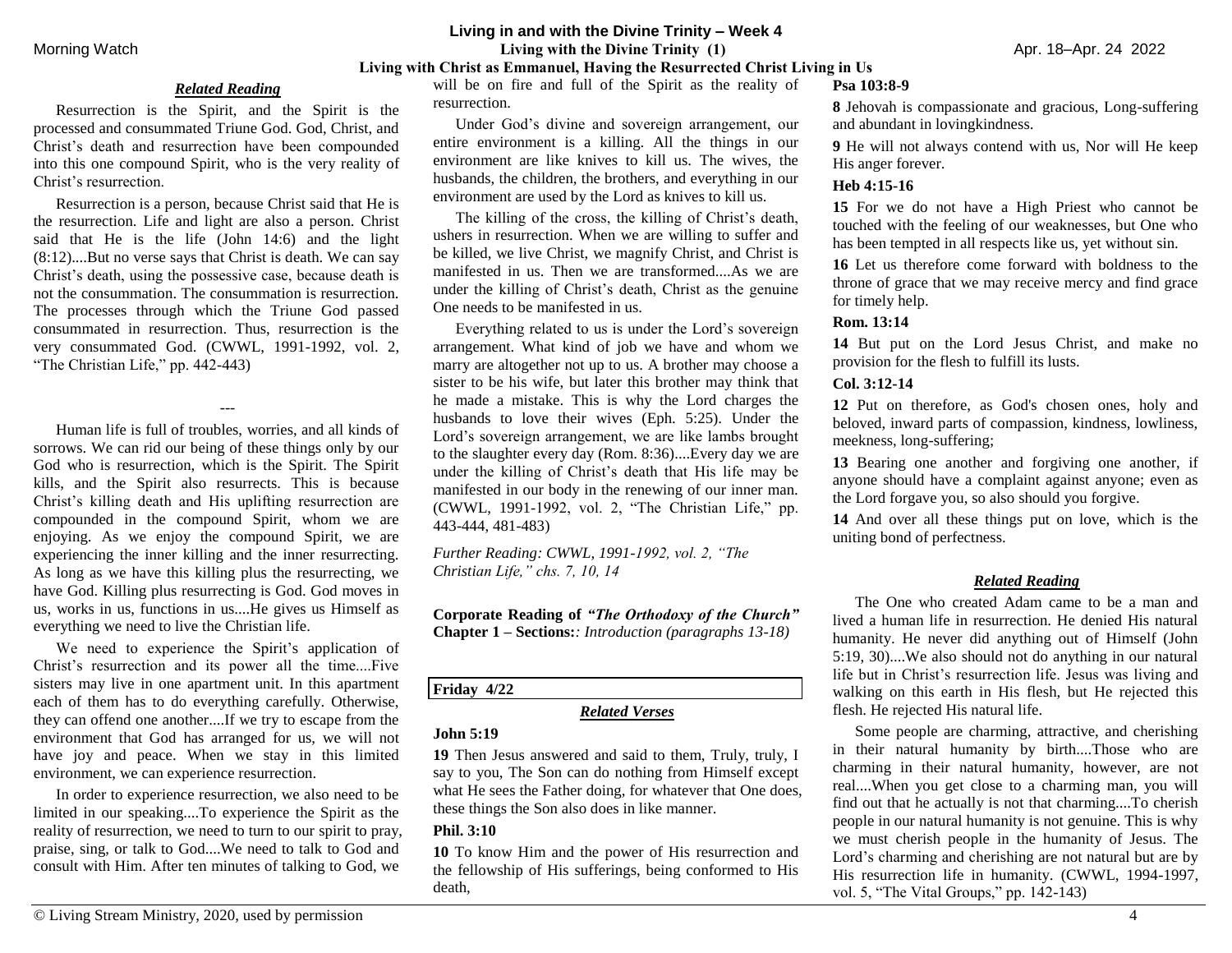**Living in and with the Divine Trinity – Week 4** Morning Watch**Living with the Divine Trinity (1)** Apr. 18–Apr. 24 2022 **Living with Christ as Emmanuel, Having the Resurrected Christ Living in Us**

Jesus was in resurrection before He was resurrected. He was a person living a human life in resurrection, not by Himself but by another source, that is, His Father. Thus, He could say that when He spoke, that was the Father working within Him (John 14:10). He was one with the Father. If we live such a life today, a life in humanity by resurrection, everyone will realize that there is something different about us. We will be sweet, charming, and attractive, without deception or hypocrisy.

---

When we visit people, we must have the Lord's presence. His presence is the charming factor, and that presence comes from the cross plus resurrection. We must be a person on the cross and in resurrection. Then we will have the real presence of the Triune God with us, and that presence is resurrection.

[The Lord Jesus] was a Jew, who no doubt bore a Jewish countenance. He had Jewish blood and Jewish flesh with the human life and nature. But He lived by another life in His human life. This other life is the divine life. Because He lived the divine life in His human life, His human life became mystical, a mystery. Out from His human life came something divine.

Whatever the Lord did on earth in those three and a half years was a sign, signifying something (John 2:11, footnote 2). Every miracle was a sign. The Lord's feeding of the five thousand with five loaves and two fish was a miracle. The disciples must have been excited when they saw such a great thing, but afterward the Lord directed them to pick up all the fragments that were left over. That was also a sign (Matt. 14:20, footnote). The Lord was divine and mystical.

In John 8 a sinful woman was brought to the Lord. Eventually, He said to her, "Has no one condemned you?" (v. 10). "She said, No one, Lord. And Jesus said, Neither do I condemn you; go, and from now on sin no more" (v. 11)....The Lord Jesus was God expressed, yet He would not condemn a sinner....He was a divine and mystical person living in the divine and mystical realm, doing everything in a divine and mystical way. We should be such persons....Those around us should have the feeling that there is something extraordinary about us. This extraordinary thing is divine and mystical. We all need to be discipled by the Lord to be divine and mystical persons.

*Further Reading: CWWL, 1994-1997, vol. 5, "The Vital Groups," chs. 2, 10* 

#### **No Corporate Reading today**

**Saturday 4/23**

## *Related Verses*

## **2 Cor. 1:8-9**

**8** For we do not want you to be ignorant, brothers, of our affliction which befell us in Asia, that we were excessively burdened, beyond our power, so that we despaired even of living.

**9** Indeed we ourselves had the response of death in ourselves, that we should not base our confidence on ourselves but on God, who raises the dead;

#### **Matt. 19:26, 24-25**

**26** And looking upon them, Jesus said to them, With men this is impossible, but with God all things are possible.

**24** And again I say to you, It is easier for a camel to pass through the eye of a needle than for a rich man to enter into the kingdom of God.

**25** And when the disciples heard this, they were greatly astonished and said, Who then can be saved?

#### **Phil. 4:5-7, 11-13**

**5** Let your forbearance be known to all men. The Lord is near.

**6** In nothing be anxious, but in everything, by prayer and petition with thanksgiving, let your requests be made known to God<sup>.</sup>

**7** And the peace of God, which surpasses every man's understanding, will guard your hearts and your thoughts in Christ Jesus.

**11** Not that I speak according to lack, for I have learned, in whatever circumstances I am, to be content.

**12** I know also how to be abased, and I know how to abound; in everything and in all things I have learned the secret both to be filled and to hunger, both to abound and to lack.

**13** I am able to do all things in Him who empowers me.

# *Related Reading*

God commanded the twelve leaders to take twelve rods according to the twelve tribes of Israel, and put them in the Tent of Meeting before the Ark. Then He said, "And the rod of the man whom I choose shall bud" (Num. 17:5)....All twelve rods were leafless, rootless, dry, and dead. Whichever one budded was the one that was chosen by God. Here we see that resurrection is the basis of God's selection. It is also the basis of authority. (CWWN, vol. 47, "Authority and Submission," p. 243)

Resurrection is everything that is not out of our natural life, not out of ourselves, and not based on our ability. Resurrection speaks of the things that are beyond us, which we cannot do in ourselves. Any rod can be engraved with flowers or painted with colors, but no one can make it bud....This is God's work. No woman in the world has ever given birth after her womb has been closed, but Sarah bore Isaac (Rom. 4:19). This was God's doing. Hence, Sarah typifies resurrection....Resurrection means that one cannot do anything by himself, that he can only do it through God....Resurrection means that one ignores what he is and trusts only in what God is.

---

God returned all the eleven rods to the leaders, but kept Aaron's rod inside the Ark as an eternal memorial. This means that resurrection is an eternal principle in our service to God....All services to the Lord must pass through death and resurrection before they will be acceptable to God. Resurrection means that everything is of God and not of us. It means that God alone is able and that we are not able. Resurrection means that everything is done by God, not by ourselves....No one should be mistaken to think that he can do anything by himself. If a man continues to think that he is able, that he can do something, and that he is useful, he does not know resurrection....All those who know resurrection have given up hope in themselves; they know that they cannot make it.